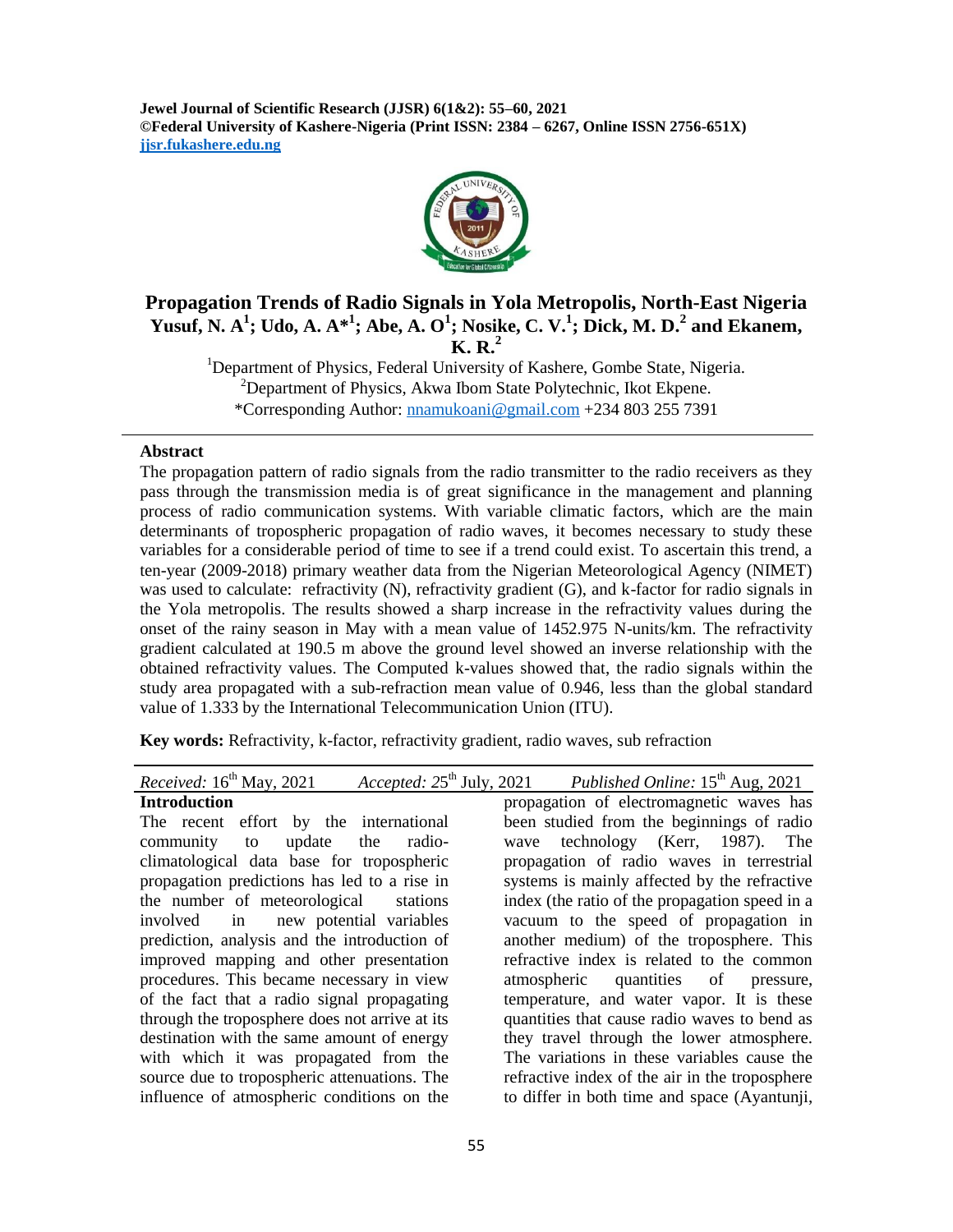*et al*., 2011; Okoro, and Agbo, 2012; Ukhurebor and Azi, S.O. 2018). This path bending of electromagnetic waves due to inhomogeneous spatial distribution of the refractive index of air causes effects such as multipath fading and interference, attenuation due to diffraction on the terrain obstacles or so-called radio holes (Lavergnat and Sylvain, 2000; Adediji and Ajewole, 2008; Adedayo, 2016). These effects can have severe implications on radio wave propagation including ghosting on old analog television sets, interference in mobile networks that employ frequency reuse schemes, and further than expected signal propagation.

The path of a radio ray becomes curved when the radio wave propagates through the Earth's atmosphere due to the variations in the atmospheric refractive index along its path. The value of the atmosphere's refractive index is very close to the unit and changes of the atmospheric refractive index value are very small in time and space (Freeman, 2007). To make those changes more noticeable, the term refractivity is used. The atmospheric refractivity of a radio wave is dependent on physical parameters of air such as pressure, temperature and water content. It varies in space, and time due to the physical processes in the atmosphere that are often difficult to describe in a deterministic way and have to be, to some extent, considered as random with its probabilistic characteristics (Martin and Vaclav, 2011; Adedayo, 2016). A decrease in pressure with altitude is mainly responsible for a standard vertical gradient of the atmospheric refractivity which can lead to sub-refractivity, super-refractivity, or ducting.

Refractivity of the atmosphere affects not only the curvature of the radio ray path but also gives some insight into the fading phenomenon. This anomalous propagation can be a problem for radars because the variations of refractivity can induce loss of radar coverage (Norland, 2006). In practice, the propagation conditions are more complicated such that even small changes of temperature, humidity, and partial water

vapor pressure lead to noticeable changes in the atmospheric propagation conditions (Priestley and Hill, 1985; Kablak, 2007). It is therefore important to understand the variational trends of these secondary variables over a considerable period of time to enable appropriate planning and predict the likely effects to be encountered within a given time of a year.

# **Materials and Methods**

The primary data: temperature, pressure, and humidity or water vapor pressure covering a period of ten years (2009-2018) were obtained from the Nigerian Metrological Agency (NIMET), Yola. The data included mean monthly temperature  $({}^{\circ}C)$ , mean monthly atmospheric pressure (hPa) and mean monthly relative humidity (%). From these data, the average for each month was computed, which represented the mean variations for the ten years. The secondary climatic variables: refractivity (N), refractivity gradient (G) and effective earth's radius (k-factor) were calculated using the relevant equations.

The surface refractivity was deduced using the relation presented in (Smith and Weintraub, 1953).

$$
N = (n-1) \times 10^6 = \frac{77.6}{T} \left[ P + \frac{4810e}{T} \right] 1
$$

Where N is the refractivity, n is the refractive index, T is the absolute temperature, P is the atmospheric pressure (hPa) and e is the water vapor pressure (hPa). The equation is valid at surface level and for radio frequencies between 1 GHz and 100GHz (Jackson *et al*., 2016).

Alternatively; the equation can be rewritten as;

$$
N = \frac{77.6P}{T} + \frac{3.73 \times 10^5 e}{T^2}
$$
 2

Where the parameters retain their usual meanings.

The water vapor pressure was calculated using equation (3).

$$
e_s = \frac{100e}{H}
$$
 3

Where H is relative humidity,  $e_s$  is the saturated vapor pressure.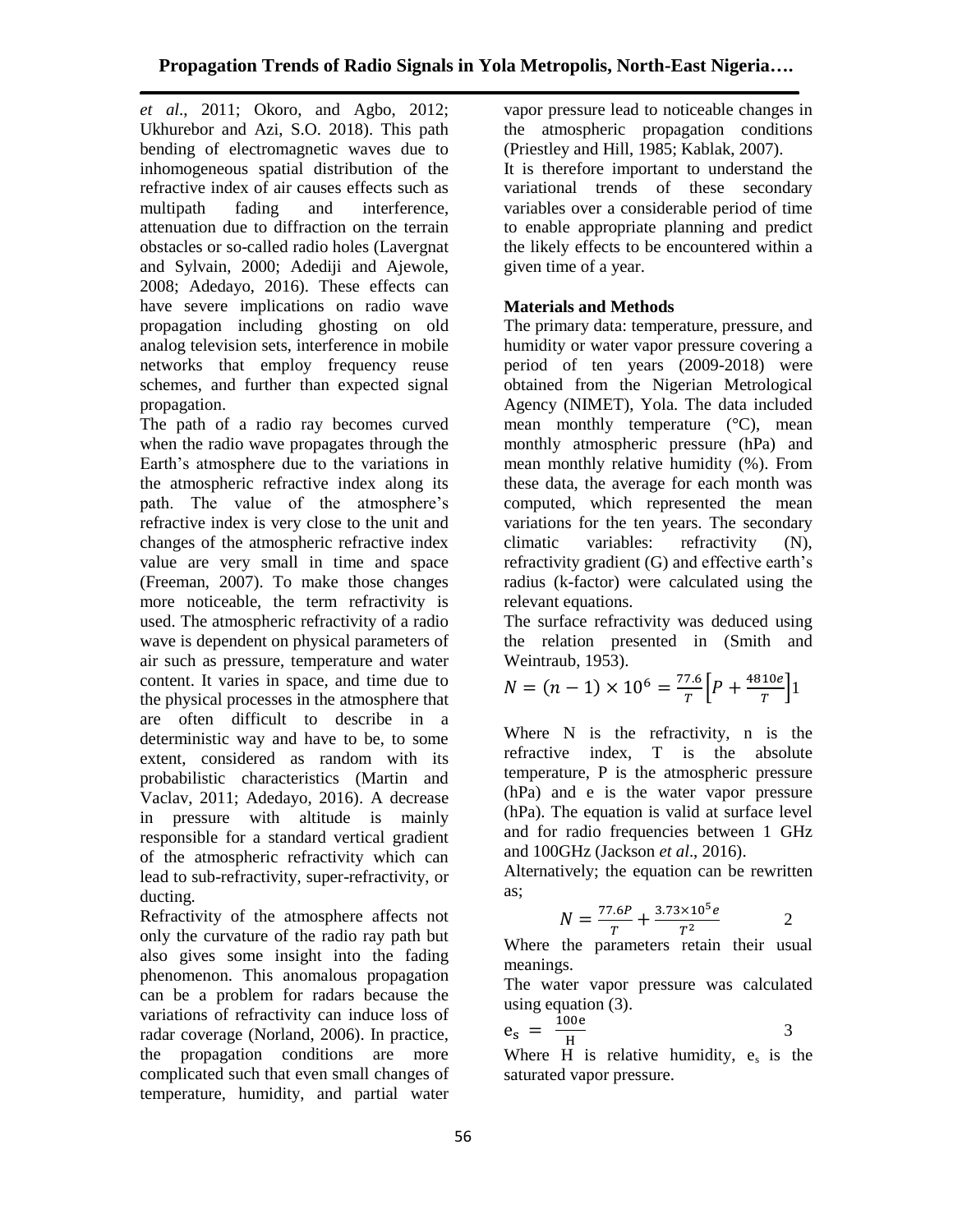Ayatunji *et al.*, (2011) had shown that  $e_s$ relate to temperature by the following equation:

 $e_s = 6.1121 \ exp \left[ \frac{17.502T}{T + 240.97} \right]$  4

Where T is the temperature in degree Celsius  $(^{\circ}C)$  and  $e_s$  is the saturated vapor pressure (hPa). Hence, the equation used in calculating the water vapor was obtained by substituting equation  $(3)$  into  $(4)$  to give

$$
e = 0.061121 \text{Hexp} \left[ \frac{17.502T}{T + 240.97} \right] \quad 5
$$

Where  $H =$  relative humidity (%), and  $T =$ temperature (in **°**C).

The gradient of refractivity was determined, using the relation presented in (Smith and Weintraub, 1953).

$$
G = \frac{\Delta N}{\Delta h} \tag{6}
$$

Where G is the gradient of refractivity, h is the height (altitude) taken at 190.5 meters above the meteorological station and N is refractivity.

However, k-factor was determined using the relation presented in (Akanni, *et al*., 2018).

$$
K = \left[1 + \frac{\left(\frac{dN}{dH}\right)}{157}\right]^{-1}
$$
  
This simplified to:

$$
K = \frac{1}{1 + 0.006371G}
$$
 8

Where k is the effective earth radius (k) factor) and G is the gradient of refractivity respectively.

### **Results**

The computed secondary climatic variables such as surface refractivity (Ns), refractivity gradient (G), and K-factor were plotted against the months of the year to distinguish between computed, and trend curves with respect to changing times of the year. As shown in Figures 1-3.

### **Discussions**

The results obtained showed that, the average radio refractivity, N, over the period of consideration rose steadily from January with a sharp increase during the onset of the

rainy season, with a peak in the month of May. Refractivity values ranged from (787.7 to 2066.5) N unit/km in January and May with an average value of 1452.975 N unit/km. This is attributed to the sudden rise in atmospheric moisture content in the region during this period. Though May is not the peak of the rainy season in the study area, the average temperature of May was observed to be slightly higher than that of other rainy months. Also, during the onset of rainy seasons, the area witnesses sand storms which fill the atmosphere with dust particles and sand leading to reduced visibility (Temi, and Tamuno, 2003). A combination of these factors during the onset of rains leads to an increase in the value of the refractivity compared to other months of the year. An increased refractivity value during the rainy season in Nigeria was also reported by Adedayo, (2016); Amajama, *et al*., (2016) and Akanni, *et al*., (2018). Milda *et al*., (2011) had reported that radio signal attenuation due to rain, fog, and clouds can lead to the perturbations of the wireless, mobile, satellite, and other communications. The scattering of radio waves by dust and sand particles in the atmosphere was also reported by Chima, *et al*., (2018) which also agrees with what is observed in the study area. The slightly parabolic variation of refractivity with the months of the year observed in Figure 1 can be approximated with a trend curve equivalent to  $y = -30.52x^2 + 414.8x + 409.8$ with X representing the month of the year. The vertical gradient of refractivity in the lower layer of the atmosphere is an important parameter in estimating path clearance and propagation effects such as sub-refraction, super-refraction and tropospheric ducting (Afullo, *et al*., 1999; Akanni, *et al*., 2018). In the study, the refractivity gradient was calculated at a height of 190.5 m. The observed trend follows that of the refractivity with a trend

given by  $y = -0.160x^2 + 2.178x + 2.147$ .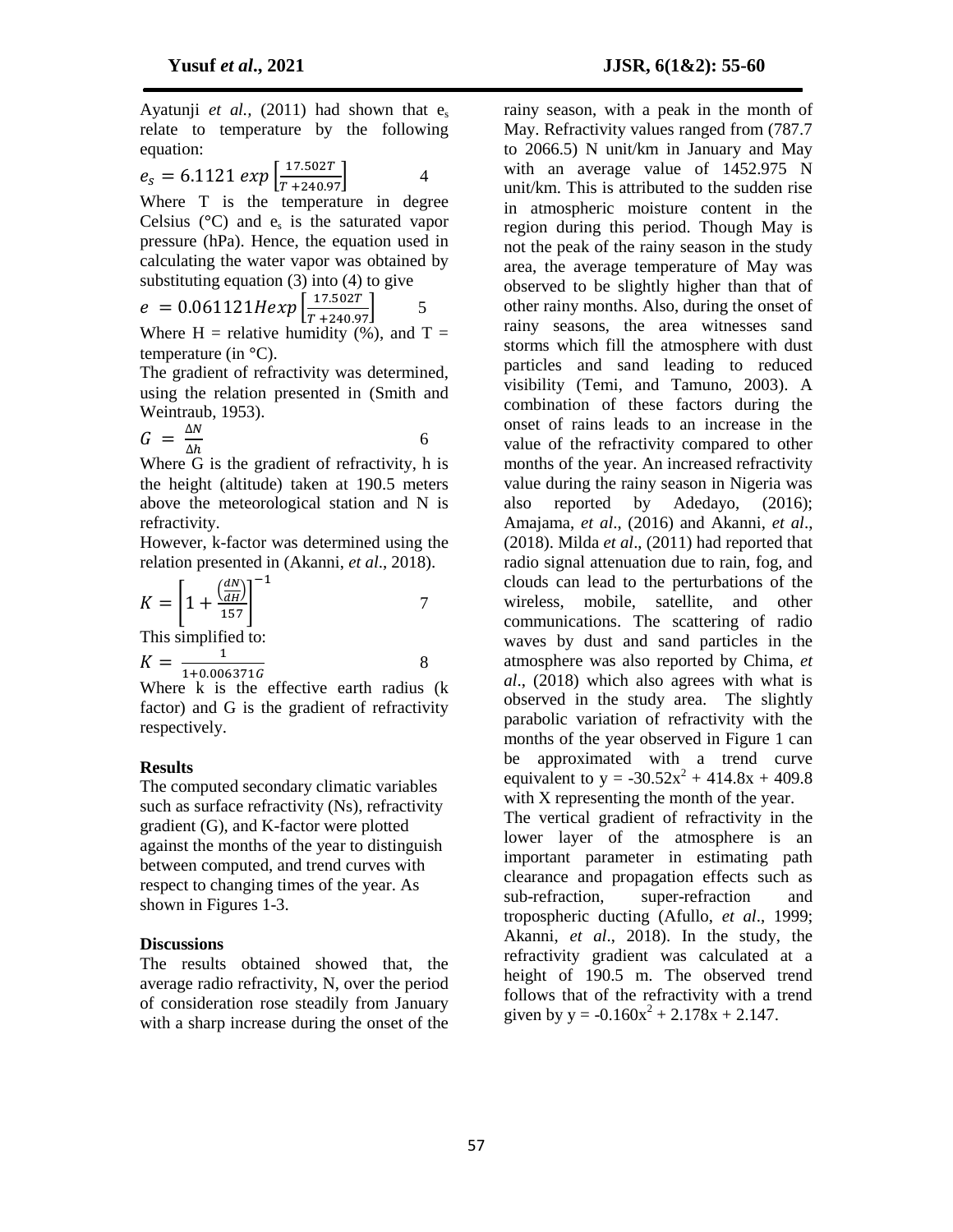

**Propagation Trends of Radio Signals in Yola Metropolis, North-East Nigeria….**





Figure 2: Variation of refractivity gradient at 190.5 m with months from 2009-2018.



Figure 3. Variation of effective earth radius (k-factor) with months from 2009-2018.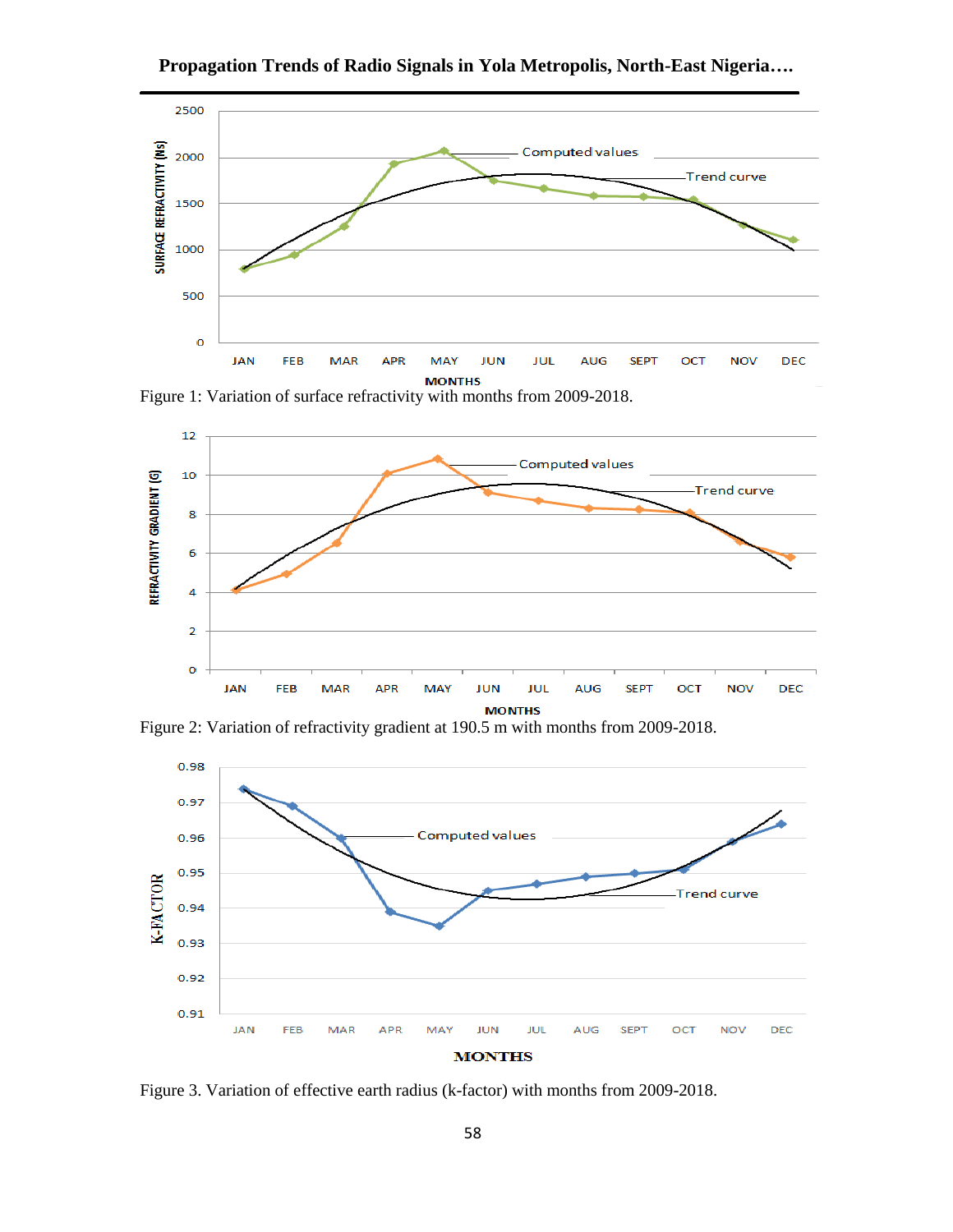For the k-factor, it was observed that the effective earth's radius (k-factor) values decreases in the rainy season with the values ranging between 0.935 and 0.974 with a mean of 0.946. This value is less than the global standard value of (1.333) (ITU-R, 2012). Here, we have that  $1.33 > k > 0$ , which results in a sub-refraction condition. The implication of this is that the radio waves propagate abnormally away from the earth's surface. They bend upwards away from the earth and this tends to shorten the radio horizon (Harvey, 2010). The radio beam traveling in the link within the study area will be refracted upward. On the other hand, the portion of the wavefront that is received at the end will travel close to the ground than usual resulting in signal attenuation. The variational trend of the kfactor over the decade can be represented with a trend equation given by  $y = 0.000x^2$ .  $0.012x + 0.985$ . These findings are important in radio link planning for the study area.

### **Conclusion**

An analysis of the propagation trends of radio signals in Yola Metropolis, North-East Nigeria has been carried out. The study showed that a trend exist between the secondary weather parameters, and the month of the year. The obtained empirical relationship for predicting the radio refractivity at different times of the year within the study area can be used for planning wireless links in the area. The average k-factor value of 0.946 showed that radio signals propagate with sub-refraction. This k-factor value can be used successfully for planning long term wireless communication within Yola Metropolis.

## **References**

- Adedayo, K. D. (2016). Statistical analysis of the effects of relative humidity and temperature on radio refractivity over Nigeria using satellite data. *African Journal of Environmental Science and Technology*, 10(7): 221-229. DOI: 10.5897/AJEST2016.2095
- Adediji, A.T. and Ajewole, M.O. (2008). Vertical profile of radio refractivity

gradient in Akure, Southwest Nigeria. *Progress in Electromagnetic Research*, 14:157-168.

- Afullo, T. J, Motsoela, T and Molotsi, D.F (1999). Refractivity gradient and kfactor in Botswana. *Radio Africa*, 3: 107-110.
- Akanni, A.O., Lateef, O.A., Ademola, A. and Adebayo, A.W. (2018). Effects of radio refractivity gradient and k-factor on radio signal over Ibadan, Southwestern, Nigeria. *Global Scientific Journal*, 6(5): 248-253.
- Amajama, J., Mopta, S. E. and Fina, F. (2016).Variation of tropospheric radio wave refractivities across northern Nigeria – the Savannah. *International Journal of Engineering Research and General Science*, 4(3): 474-480.
- Ayantunji, B.G; Okeke, P.N; Urama, J.O (2011). Diurnal and seasonal variation of surface refractivity over Nigeria. *Progress in Electromagnetic Research,* 30: 201-222.
- Chima, A.I., Onyia, A.I and Udegbe, S.U. (2018). The effects of atmospheric temperature and wind speed on UHF radio signal: A case study of ESUT community and its environs in Enugu State. *IOSR Journal of Applied Physics*, 10(2): 83-90. DOI: 10.9790/4861-1002018390.
- Freeman, R.L. (2007). Radio system design for telecommunications, 3rd ed., Wiley–Interscience, New York.
- Harvey, R.W. (2010). Refractive and relativistic effects on ITER low field side reflectometer design. *Review of Scientific Instruments*, 81(10): 24-30.
- ITU-R (2012). The radio refractivity index: its formula and refractivity data, International Telecommunication Union, Geneva. p. 453.
- Kablak, N. I. (2007). Refractive index and atmospheric correction to the distance to the Earth's artificial satellites. *Kinematics and Physics of Celestial Bodies*, 23(2): 84-88.
- Jackson, E. I., Udofia, K. M. and Isaac, A. E. (2016). Determination of atmospheric effective earth radius